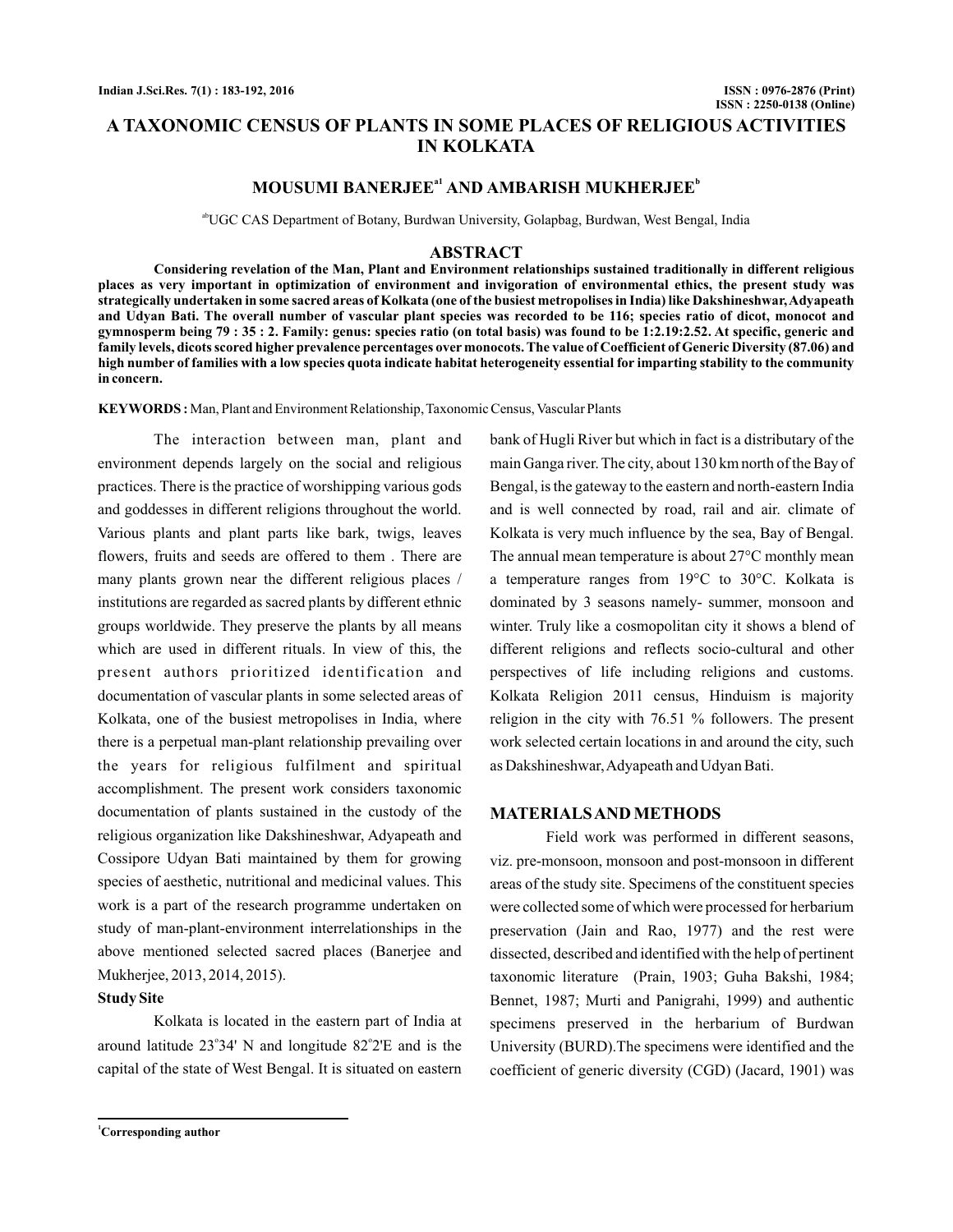



**Figure 1: Maps showing location of Study Site**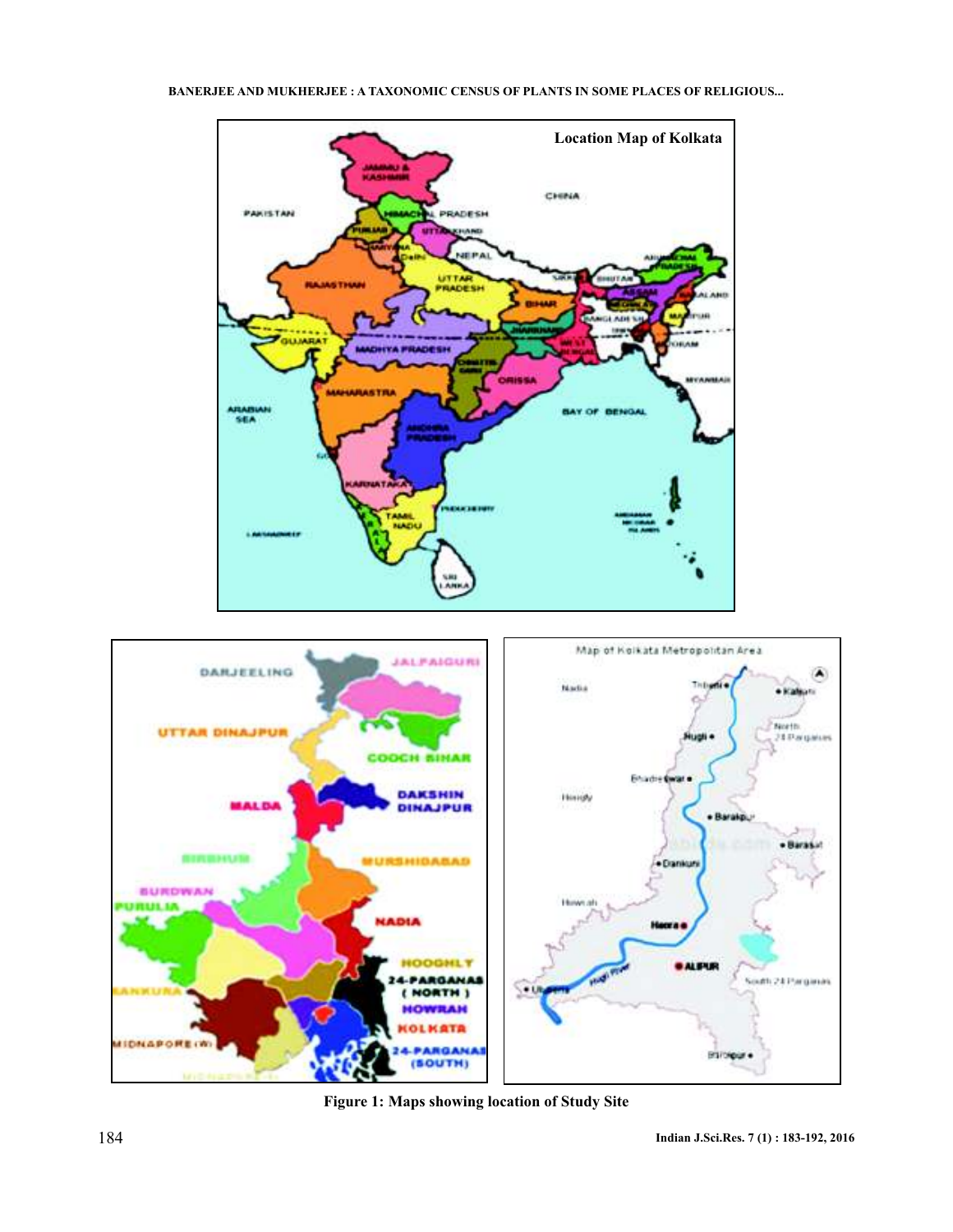calculated using the formula:

 $CGD = 100 \times G/S$ , where G and S are genus and species respectively.]

### **RESULTS**

A checklist of 116 species of common terrestrial plants growing in the study area could be prepared (Table 1), a taxonomic analysis of which reveals the total number of angiosperms and gymnosperms with their percentage values at the levels of family, genus and species (Table 2). An analysis of their habits was also made in the same table to reveal the structural/growth-form heterogeneity.

### **DISCUSSION**

Taxonomic census of vascular plants was performed to determine diversity in species composition which is necessary to characterize community structures. The total number of vascular plant species that could be recorded for these sacred places located in Kolkata is 116, the species ratio of dicots, monocots and gymnosperm being79: 35: 2. (Table 1& 2).

The species quota for each genus is 1.14; each family is allotted with 2.19 genera and 2.52 species respectively.

Family: genus: species ratio (on total basis) is 1.00:2.9:2.63. At all specific, generic and family levels, dicots scored high percentages over monocots. The value of Coefficient of Generic Diversity (87.06) and high number of families, most of which were with few species, give an indication of habitat heterogeneity.

Observed ratio of tree : shrub : herb and vine was 4 : 2.25 : 2.16:1 and their relative percent values (partial abundance) were Trees: 42.24 %,, Shrubs : 23.27 %,Herbs: 22.41%  $\&$  Vines: 10.34 % (Table 2) the ratio indicated richness in woody plants in general and trees diversity in particular. Value of vines and herbs indicated that at some sites canopy is dense to provide niches for vine and on other hand presence of herbs indicated discontinuous canopy allowing sunlight for herbal growth (Figure 1-3).

Since as many as 78 ligneous species composed by 49 tree, 27 shrubs and 2 lianas could be recorded. It would be logical to infer regarding the availability of resources optimum for their sustenance (Figure 4).

Habitat Diversity: The site shows a high degree of habitat diversity as well as heterogeneity.Approaching road runs through the religious campus that contributes to increase species diversity by adding some ruderal (roadside) species like Acalypha indica, Achyranthes aspera, , , *Ageratum conyzoides Commelina benghalensis C.* obliqua, C. paludosa etc. and this might result in ecological fragmentation and shrinkage of ecological niche of phanerophytes. The meadows and open ground of temple area are harbouring some grass species, Brachiaria ramosa, Cynodon dactylon, Digitaria ciliata, Panicum repens, Cassia sophera, Eleusine indica, Imperata cylindrica etc.

The boundary walls provide mural habitats for Ficus religiosa, Ipomoea batatus, etc. Anthropogenic introduction of species for religious purpose are , , *Anthocephalus chinensis Hibiscus rosa-sinensis* Tabernaemontana divaricata, Plumeria alba etc. There are

**Table 1: An Enumeration of the Vascular Plants Recorded from the Some Places of Religious Activities in Kolkata**

### **A. Trees and Under- Trees**

| Sl. No. | Name of the Species         | <b>Common Name</b> | Family       |
|---------|-----------------------------|--------------------|--------------|
| 1.      | Acacia auriculiformis L.    | Akasmoni           | Mimosaceae   |
| 2.      | Aegle marmelos Corr.        | Wood apple, Bel    | Rutaceae     |
| 3.      | Areca catechu L.            | Supari /Betel nut  | Arecaceae    |
| 4.      | Artocarpus intiger Lam.     | Jackfruit/kanthal  | Moraceae     |
| 5.      | Averrhoa carambola L.       | Kamranga           | Averrhoaceae |
| 6.      | Azadirachta indica A. Juss. | Neem               | Meliaceae    |
| 7.      | Bombax ceiba DC.            | Shimul             | Malvaceae    |

to be continued....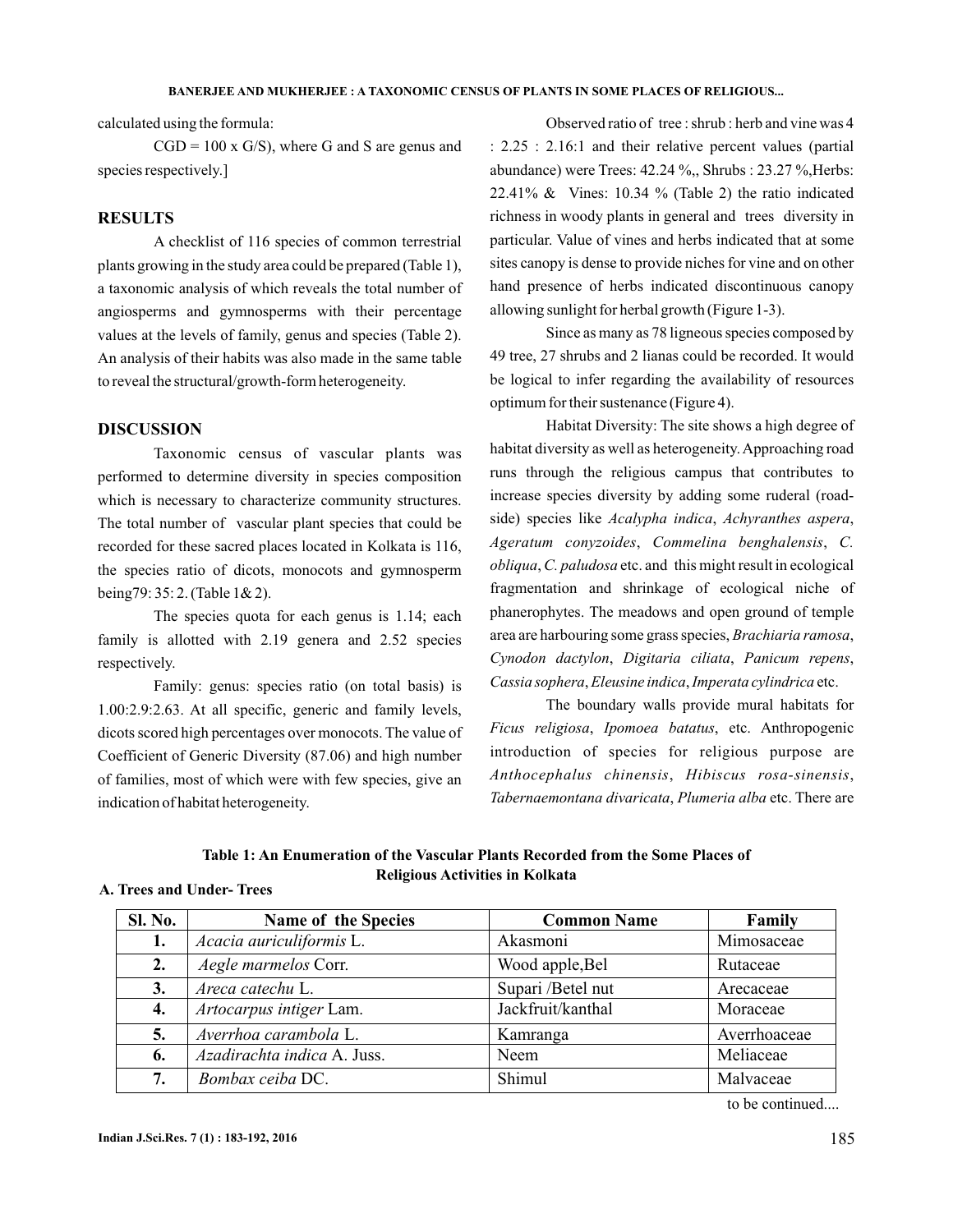| 8.         | Borassus flabellifer L.                   | Taal/Plamyra Palm                       | Arecaceae                |  |  |
|------------|-------------------------------------------|-----------------------------------------|--------------------------|--|--|
| 9.         | Butea monosperma (Lamk.)Taub.             | Palas                                   | Fabaceae                 |  |  |
| 10.        | Carvota urens L.                          | Fish tail palm                          | Arecaceae                |  |  |
| 11.        | Ceiba pentandra (L.) Gaertn.              | White silkcotton , Swet<br>Malvaceae    |                          |  |  |
|            |                                           | shimul                                  |                          |  |  |
| 12.        | Cocos nucifera $\overline{L}$             | Coconut Palm<br>Arecaceae               |                          |  |  |
| 13.        | Couroupita guianensis Aubl.               | Shiblingam                              | Lecythidaceae            |  |  |
| 14.        | Dalbergia sissoo Roxb.                    | Sissoo<br>Fabaceae                      |                          |  |  |
| 15.        | Delonix regia Raf.                        | Gold Mohur                              | Caesalpiniaceae          |  |  |
| 16.        | Dillenia indica L.                        | Chalta                                  | Dilleniaceae             |  |  |
| 17.        | Dypsis lutescens (H.Wendl.) Beentje &     | Palm tree<br>Arecaceae                  |                          |  |  |
|            | J.Dransf.                                 |                                         |                          |  |  |
| 18.        | Ficus benghalensis L.                     | Banyan/Bot                              | Moraceae                 |  |  |
| 19.        | Ficus elastica Roxb. ex Hornem            | Rabar bot                               | Moraceae                 |  |  |
| 20.        | Ficus religiosa L.                        | Peepal/Ashwathha<br>Moraceae            |                          |  |  |
| 21.        | Ficus hispida L.f.                        | Dumur                                   | Moraceae                 |  |  |
| 22.        | Ficus infectoria Willd.                   | Pakur                                   | Moraceae                 |  |  |
| 23.        | Ficus krishnae C.DC.                      | Noni bot, Thonga bot                    | Moraceae                 |  |  |
| 24.        | Licuala peltata Roxb.exBuch.Ham.          | Licuala                                 | Arecaceae                |  |  |
| 25.        | Livistona chinensis (Jacq.)R.Br.ex Mart.  | Chinese Fan                             | Arecaceae                |  |  |
| 26.        | Madhuca longifolia var. latifolia (Roxb.) | Mahua                                   | Sapotaceae               |  |  |
|            | A.Chev.                                   |                                         |                          |  |  |
| 27.        | Magnolia champaca (L.)Baill.ex Pierre     | Swarna Champa                           | Magnoliaceae             |  |  |
| 28.        | Magnolia grandiflora L.                   | Champa                                  | Magnoliaceae             |  |  |
| 29.        | Mangifera indica L.                       | Mango/Aam                               | Anacardiaceae            |  |  |
| 30.        | Manilkara zapota (L.) P.Royen             | Sabeda                                  | Sapotaceae               |  |  |
| 31.        | Mimusops elengi L.<br>Pavetta indica L.   | Bakul<br>Jui                            | Sapotaceae<br>Rubiaceae  |  |  |
| 32.<br>33. | Phoenix sylvestris Roxb.                  |                                         |                          |  |  |
| 34.        | Plumeria alba L.                          | Khejur/Date Palm<br>Gulancha sada       | Arecaceae<br>Apocynaceae |  |  |
| 35.        | Plumeria rubra L.                         | Gulancha lal                            | Apocynaceae              |  |  |
| 36.        | Plumeria obtusa L.                        | Gulancha/Kathgolap                      | Apocynaceae              |  |  |
| 37.        | Polyalthia longifolia (Sonn.) Thwaites    | Debdaru                                 | Annonaceae               |  |  |
| 38.        | Psidium guajava L.                        | Guava /Peara<br>Myrtaceae               |                          |  |  |
| 39.        | Pterospermum acerifolium Willd.           | Sterculiaceae<br>Kanakchampa, Muchkunda |                          |  |  |
| 40.        | Roystonea regia (Kunth) O.F.Cook          | Royal palm                              | Arecaceae                |  |  |
| 41.        | Saraca asoca (Roxb.) Willd.               | Ashok                                   | Caesalpiniaceae          |  |  |
| 42.        | Swietenia mahagoni (L.) Jacq.             | Mehogony                                | Meliaceae                |  |  |
| 43.        | Syzygium cumini (L.) Skeels               | Kalo jam<br>Myrtaceae                   |                          |  |  |
| 44.        | Syzygium samarangense (Blume) Merr.       | Jamrul                                  | Myrtaceae                |  |  |
|            | & L.M.Perry                               |                                         |                          |  |  |
| 45.        | Tamarindus indica L.                      | Tentul/Tamari nd                        | Fabaceae                 |  |  |
| 46.        | Terminalia arjuna W & A                   | Arjun                                   | Combretaceae             |  |  |
| 47.        | Terminalia catappa L.                     | <b>Indian Almond</b><br>Combretaceae    |                          |  |  |
| 48.        | Terminalia chebula Retz.                  | Haritaki<br>Combretaceae                |                          |  |  |
| 49.        | Trema orientalis (L.) Blume               | Jiban<br>Ulmaceae                       |                          |  |  |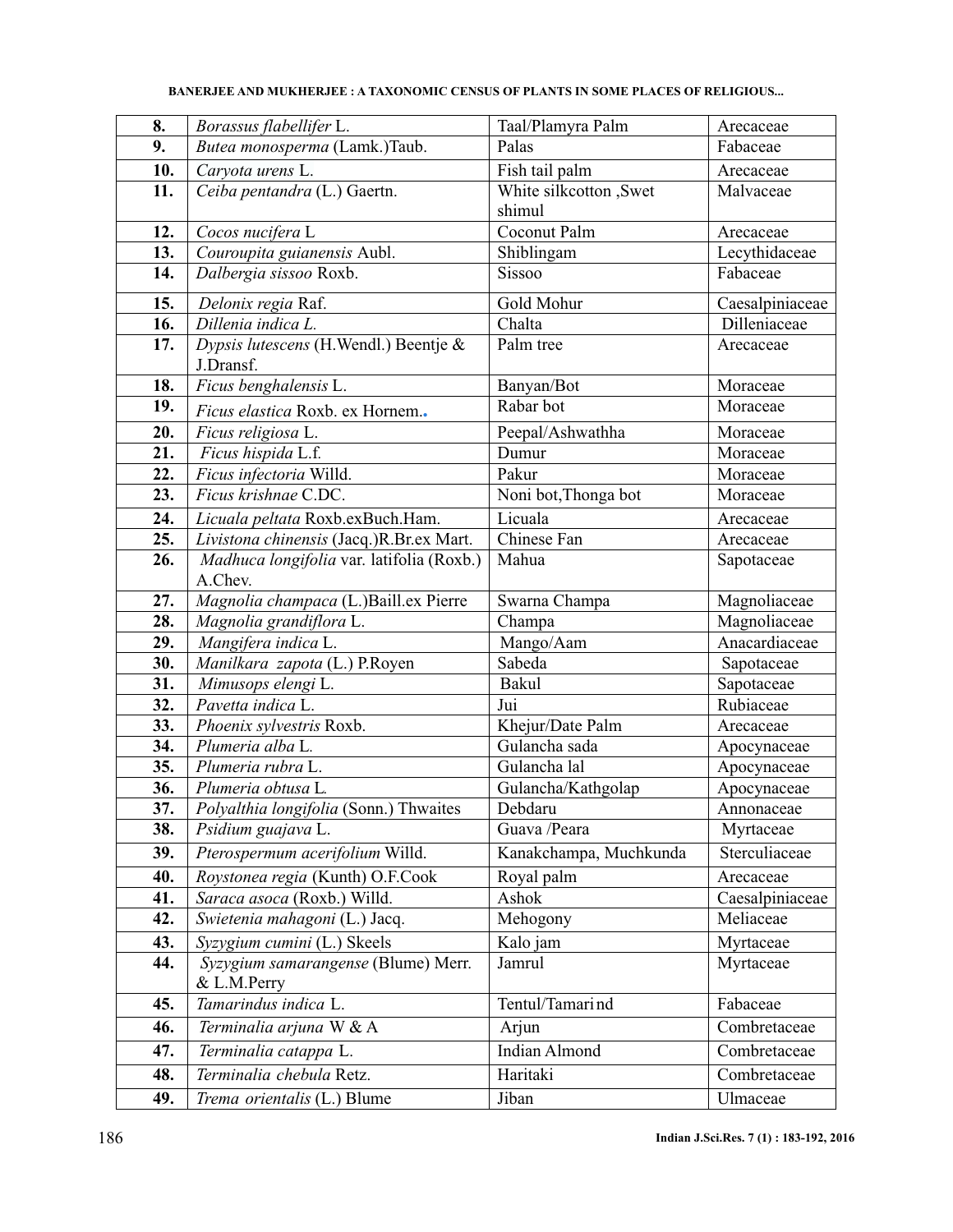| <b>Sl. No.</b> | Name of plants(Species)                  | <b>Common Name</b>        | Family         |  |
|----------------|------------------------------------------|---------------------------|----------------|--|
| 1.             | Callistemon linearis (Schrad. &          | Bottle Brush, Brushful    | Myrtaceae      |  |
|                | J.C.Wendl.) Colv. ex Sweet               |                           |                |  |
| 2.             | Cascabela thevetia (L.) Lippold          | Kolke                     | Apocynaceae    |  |
| 3.             | Citrus maxima                            | Lebu                      | Rutaceae       |  |
| 4.             | Codiaeum variegatum (L.)Rumph. exA.Juss. | Patabahar                 | Euphorbiaceae  |  |
| 5.             | Cordyline fruticosa (L.) A.Chev.         | Good luck plant/Palm lily | Asparagasceae  |  |
| 6.             | Duranta erecta L.                        | Duranto                   | Verbenaceae    |  |
| 7.             | Euphorbia trigona Haw                    | Cactus                    | Euphorbiaceae  |  |
| 8.             | Euphorbia mellii Ch. Mont.               | Not known                 | Euphorbiaceae  |  |
| 9.             | Furcraea acaulis (Kunth)B.Ullrich        | Patabahar                 | Asparagaceae   |  |
| 10.            | Gardenia jasminoides J.Ellis             | Gandharaj                 | Rubiaceae      |  |
| 11.            | Ixora coccinea L.                        | Ixora                     | Rubiaceae      |  |
| 12.            | Jasminum pubescens Buch. -Ham.ex Wall.   | Beli                      | Oleaceae       |  |
| 13.            | Murraya koenigii (L.) Spreng.            | Karipata                  | Rutaceae       |  |
| 14.            | Murraya paniculata (L.) Jack             | Kamini                    | Rutaceae       |  |
| 15.            | Musa $\times$ paradisiaca L.             | Kela                      | Musaceae       |  |
| 16.            | Mussaenda erythrophylla'Rosea'           | Mussanda                  | Rubiaceae      |  |
|                | Schum.&Thonn.                            |                           |                |  |
| 17.            | Nerium oleander L.                       | Karavi                    | Apocynaceae    |  |
| 18.            | Nolina recurvata (Lem.)Hemsl.            | Elephant foot, Poney-tail | Asparagaceae   |  |
|                |                                          | palm                      |                |  |
| 19.            | Nyctanthes arbor-tristis L.              | Shiuli                    | Oleaceae       |  |
| 20.            | Pedilanthus tithymaloides Poit           | Rangchita                 | Euphorbiaceae  |  |
| 21.            | Phyllanthus emblica L.                   | Amlaki                    | Euphorbiaceae  |  |
| 22.            | Phyllanthus reticulatus Poir.            | Panjuli, Chitki, Pankushi | Euphorbiaceae  |  |
| 23.            | Ravenala madagascariensis Sonn.          | Pantho padap              | Strelitziaceae |  |
| 24.            | Ricinus communis L.                      | Rehri                     | Euphorbiaceae  |  |
| 25.            | Streblus asper Lour.                     | Sheora                    | Moraceae       |  |
| 26.            | Tabernaemontana divaricata               | Tagar                     | Apocynaceae    |  |
|                | (L.)R.Br.ex Roem. & Schult.              |                           |                |  |
| 27.            | Vitex negundo L.                         | Nishinda                  | Verbanaceae    |  |

### **B. Shrubs and Under-shrubs**

## **C. Herbs, Grasses and Sedges**

| <b>Sl. No.</b> | <b>Name of Plants (Species)</b> | <b>Common Name</b>       | Family        |  |
|----------------|---------------------------------|--------------------------|---------------|--|
|                | Acalypha indica L.              | Muktojhuri               | Euphorbiaceae |  |
| 2              | Ageratum conyzoides L.          | Uchunti                  | Compositae    |  |
| 3              | Allamonda neriifolia Hook.      | Allamanda                | Apocynaceae   |  |
| 4              | Blumea lacera (Burm.f.) DC.     | Bara Kukshima            | Compositae    |  |
| 5              | Brachiaria ramosa (L.) Stapf    | Running grass/ Para Ghas | Poaceae       |  |
| 6              | Canna glauca L. var angusta     | Kalabati                 | Cannaceae     |  |
| 7              | Colocasia antiquorum Schott.    | Kochu                    | Araceae       |  |
| 8              | Commelina benghalensis L.       | Kanshira                 | Commelinaceae |  |
| 9              | Commelina obliqua Vahl          | Kane saak                | Commelinaceae |  |
| 10             | Commelina paludosa Blume        | Jatakanchira             | Commelinaceae |  |

to be continued ...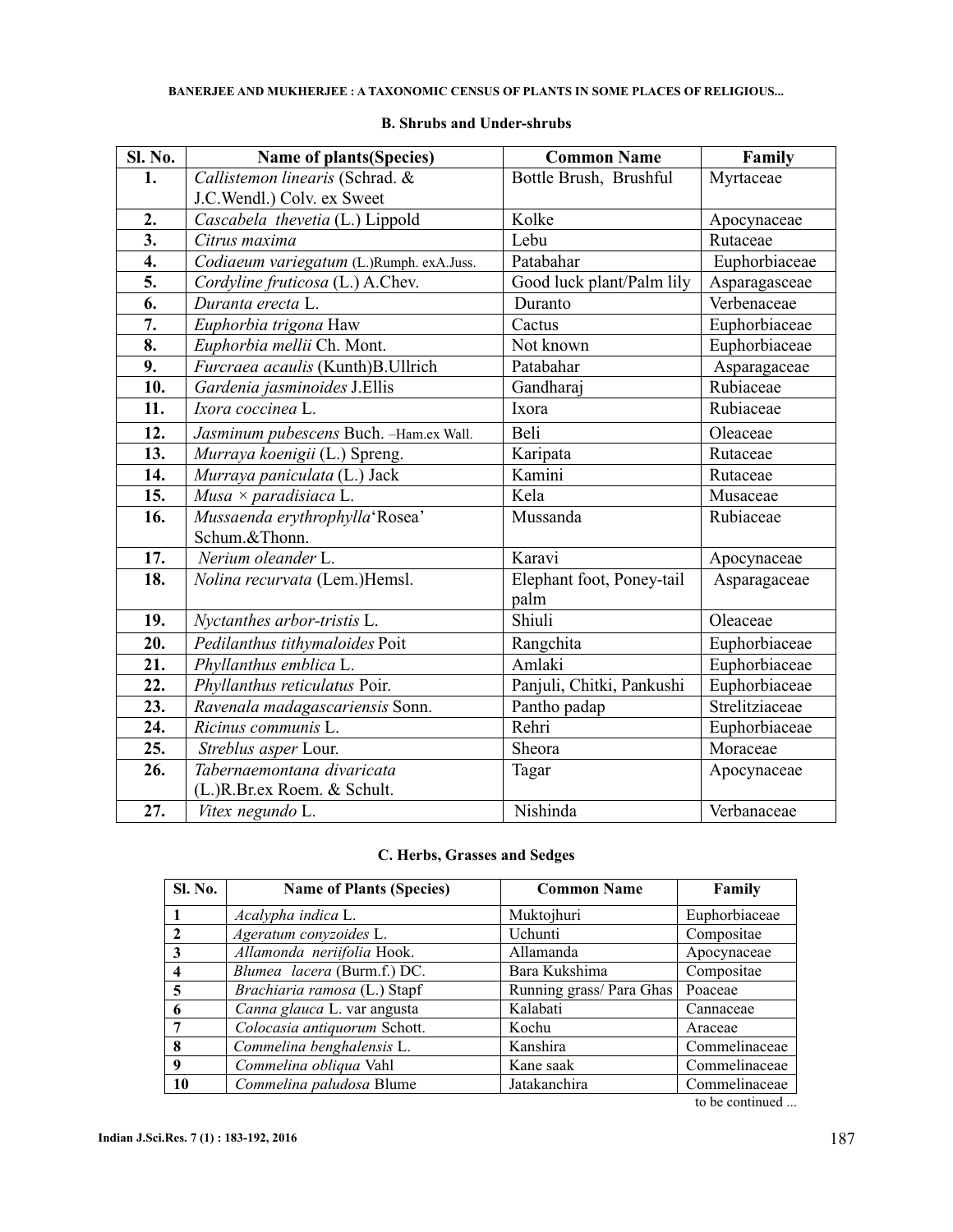| 11 | Cyanthillium cinereum (L.) H.Rob.    | Kukshim               | Compositae    |
|----|--------------------------------------|-----------------------|---------------|
| 12 | Cynodon dactylon (L.) Pers.          | Durba                 | Poaceae       |
| 13 | Cyperus rotundus L.                  | Mutha                 | Cyperaceae    |
| 14 | Dichanthium annulatum (Forssk.)Stapf | Marvel Grass          | Poaceae       |
| 15 | Digitaria ciliata Lag.               | Pangloa / Digit grass | Poaceae       |
| 16 | Digitaria longiflora (Retz.) Pers.   | Finger-grass          | Poaceae       |
| 17 | Eleusine indica (L.) Gaertn.         | Chapra ghas           | Poaceae       |
| 18 | Globba bulbifera Roxb.               | Kanda Puspa           | Zingiberaceae |
| 19 | Hedychium speciosum Wall.            | Dolon Champa          | Zingiberaceae |
| 20 | Imperata cylindrica (L.) Raeusch.    | Ulu ghas              | Poaceae       |
| 21 | Panicum repens L.                    | Torpedo ghas          | Poaceae       |
| 22 | Peperomia pellucida (L.) Kunth       | Patabahar             | Piperaceae    |
| 23 | Saccharum officinarum L.             | Sugarcane/Aakh        | Poaceae       |
| 24 | Solanum nigrum L.                    | Kakmachi              | Solanaceae    |
| 25 | Typhonium trilobatum (L.) Schott     | Kharkol               | Araceae       |
| 26 | Wedelia calendulaceae Less.          | Bhringaraj            | Compositae    |

# **D. Climbers and Lianas**

| Sl. No. | <b>Name of Plants (Species)</b>         | <b>Common Name</b>         | Family           |  |
|---------|-----------------------------------------|----------------------------|------------------|--|
| 1.      | Aristolochia indica L.                  | Iswarmul                   | Aristolochiaceae |  |
| 2.      | Combretum indicum (L.)DeFilips          | Madhabilata                | Combretaceae     |  |
| 3.      | Ficus pumila L.                         | Creeping fig.              | Moraceae         |  |
| 4.      | Hiptage benghalensis (L.) Kurz          | Madhab lata                | Malpighiaceae    |  |
| 5.      | Ipomoea batatas (L.) Lam.               | Ranga aloo                 | Convolvulaceae   |  |
| 6.      | Mikania micrantha Kunth                 | Climbing hemp, Tarulata    | Compositae       |  |
| 7.      | Mukia maderaspatana (L.)M. Roem.        | Coccinia/Telakachu         | Cucurbitaceae    |  |
| 8.      | Pothos scandens L.                      | Hatilata, Hijing chinepata | Araceae          |  |
| 9.      | Raphidophora decursiva (Roxb.) A.Schott | Raphidophora               | Araceae          |  |
| 10.     | Scindapsus officinalis (Roxb.) Schott   | Gajpeepal                  | Araceae          |  |
| 11.     | Tinospora sinensis (Lour.) Merr.        | Gulancha lata              | Menispermaceae   |  |
| 12.     | Trichosanthes cucumerina L.             | Chichinga                  | Cucurbitaceae    |  |
|         | Gymnosperm:                             |                            |                  |  |
|         | Araucaria cooki R.Br.exD.Don            | Araucaria                  | Coniferaceae     |  |
| 2.      | Cycas revoluta Bedd.                    | Cycas                      | Cycadaceae       |  |

# **Table 2 : Analysis of Habits and Taxonomy of the Concerned Plant Species in Kolkata Data Points**

| <b>Habit Analysis</b>                                                                                                            |                                                                                                      |                                                |  |  |  |  |  |
|----------------------------------------------------------------------------------------------------------------------------------|------------------------------------------------------------------------------------------------------|------------------------------------------------|--|--|--|--|--|
| Tree: Shrub: Herb : Vines :: $49:27:26:12::4:2.25:2.16:1$                                                                        |                                                                                                      |                                                |  |  |  |  |  |
|                                                                                                                                  | % values – Tree: 42.24 %, Shrub 23.27 %, Herb 22.41 % & vines 10.34 %                                |                                                |  |  |  |  |  |
|                                                                                                                                  | Taxonomic Analysis                                                                                   |                                                |  |  |  |  |  |
| Total No. Of plant family: $4\frac{6}{33}$ Dicot + 11 Monocot +2 Gymno.}, Total no. of plant genera: {101, (101-35) =66 dicot+33 |                                                                                                      |                                                |  |  |  |  |  |
|                                                                                                                                  | Monocot + 2 Gymnosperm.}, Total no. of plant sp:116{116 -(35+2)=79 dicot +35 monocot + 2 Gymnosperm} |                                                |  |  |  |  |  |
| Total no.of plant                                                                                                                | family:genus:species::                                                                               | Coefficient of Generic diversity (total basis) |  |  |  |  |  |
| 44:101:116::1:2.29:2.63<br>species: $116$                                                                                        |                                                                                                      |                                                |  |  |  |  |  |
| Total no.of                                                                                                                      | family: genus : species::                                                                            | $= 100*G / S = 100 * 101 / 116 = 87.06$        |  |  |  |  |  |
| 33:66:79::1:2:2.39<br>Dicotyledonous                                                                                             |                                                                                                      |                                                |  |  |  |  |  |
| species:79                                                                                                                       |                                                                                                      |                                                |  |  |  |  |  |

to be continued ...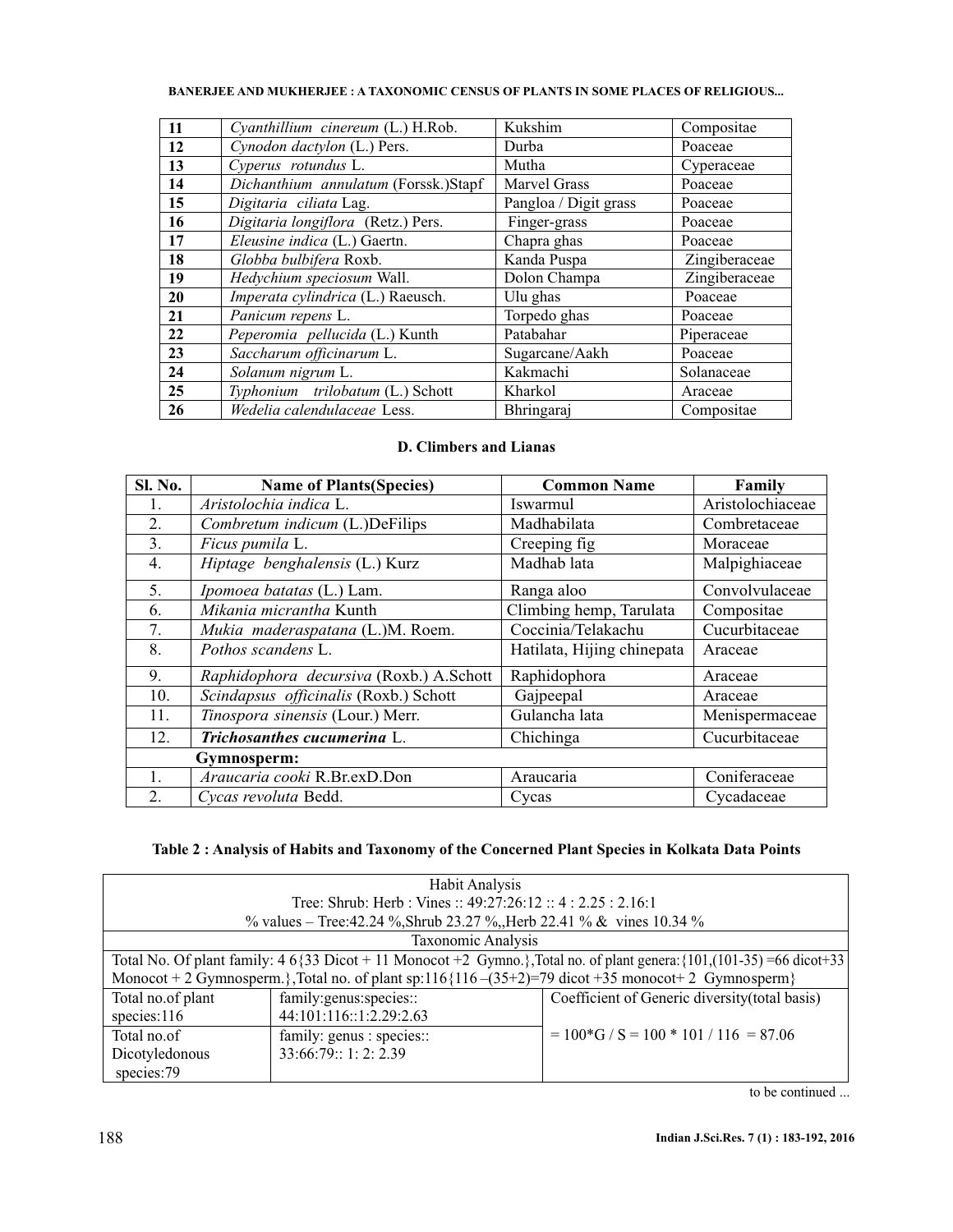| Total no.of      |                      | family: genus: species ::                                           |                        |          |                 |                |               |               |               |
|------------------|----------------------|---------------------------------------------------------------------|------------------------|----------|-----------------|----------------|---------------|---------------|---------------|
| Monocotyledonous |                      | 11:33:35::1:3:3                                                     |                        |          |                 |                |               |               |               |
| species:35       |                      |                                                                     |                        |          |                 |                |               |               |               |
| Gymnosperm:2     |                      | family: genus: species :: $2:2:2:1:1:1$                             |                        |          |                 |                |               |               |               |
|                  | Dicot: monocot ratio | $\text{di} \cdot \text{fam}$ : monocot fam :: 33:11::3:1            |                        |          |                 |                | Species quota | Species       | Genus         |
|                  |                      | $\text{dicot} \text{ genus}: \text{monocot} \text{ genus}: 66:33::$ |                        |          | for each family | quota for      | quota for     |               |               |
|                  |                      | 2:1                                                                 |                        |          |                 |                | (total basis) | each genus    | each family   |
|                  |                      | dicot sp : monocot sp :: 79:35 :: 2.25:1                            |                        |          |                 |                |               | (total basis) | (total basis) |
| $\%$ values      | Total                | <b>Dicots</b>                                                       |                        | Monocots |                 | Gymno          | 116/46        | 116/101       | 101/46        |
|                  | Vascular             |                                                                     |                        |          |                 | sperms         | $=2.52$       | $=1.14$       | $= 2.19$      |
|                  | Plants               |                                                                     |                        |          |                 |                |               |               |               |
|                  | Family: 46           | 33                                                                  | 75%                    | 11       | 25%             | $\overline{2}$ |               |               |               |
|                  | Genus : $101$        | 33<br>65.3%<br>66                                                   |                        | 32.67%   | $\overline{2}$  |                |               |               |               |
|                  | Species:116          | 79                                                                  | 35<br>30.17%<br>68.10% |          | $\overline{2}$  |                |               |               |               |
|                  |                      |                                                                     |                        |          |                 |                |               |               |               |
|                  |                      |                                                                     |                        |          |                 |                |               |               |               |
|                  |                      |                                                                     |                        |          |                 |                |               |               |               |



**Figure 1: Number of Total Angiosperm, Dicots and Monocots At Family, Genus and Species Levels**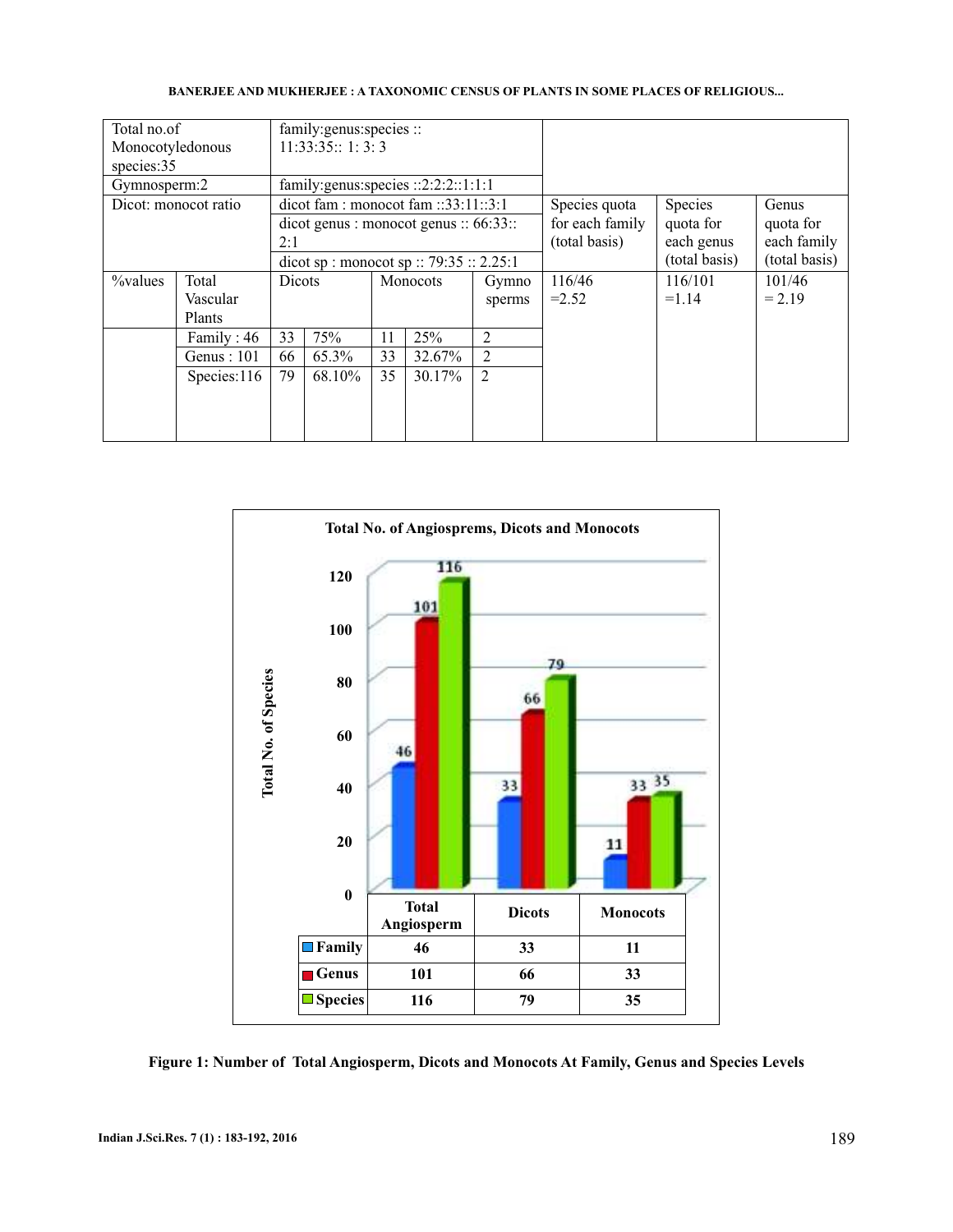

**Figure 2 : Percentage Values of Dicot and Monocot at the Levels of Family, Genus and Species**



**Figure 3 : Ratio of Dicots/Monocots at the Levels of Family, Genus and Species**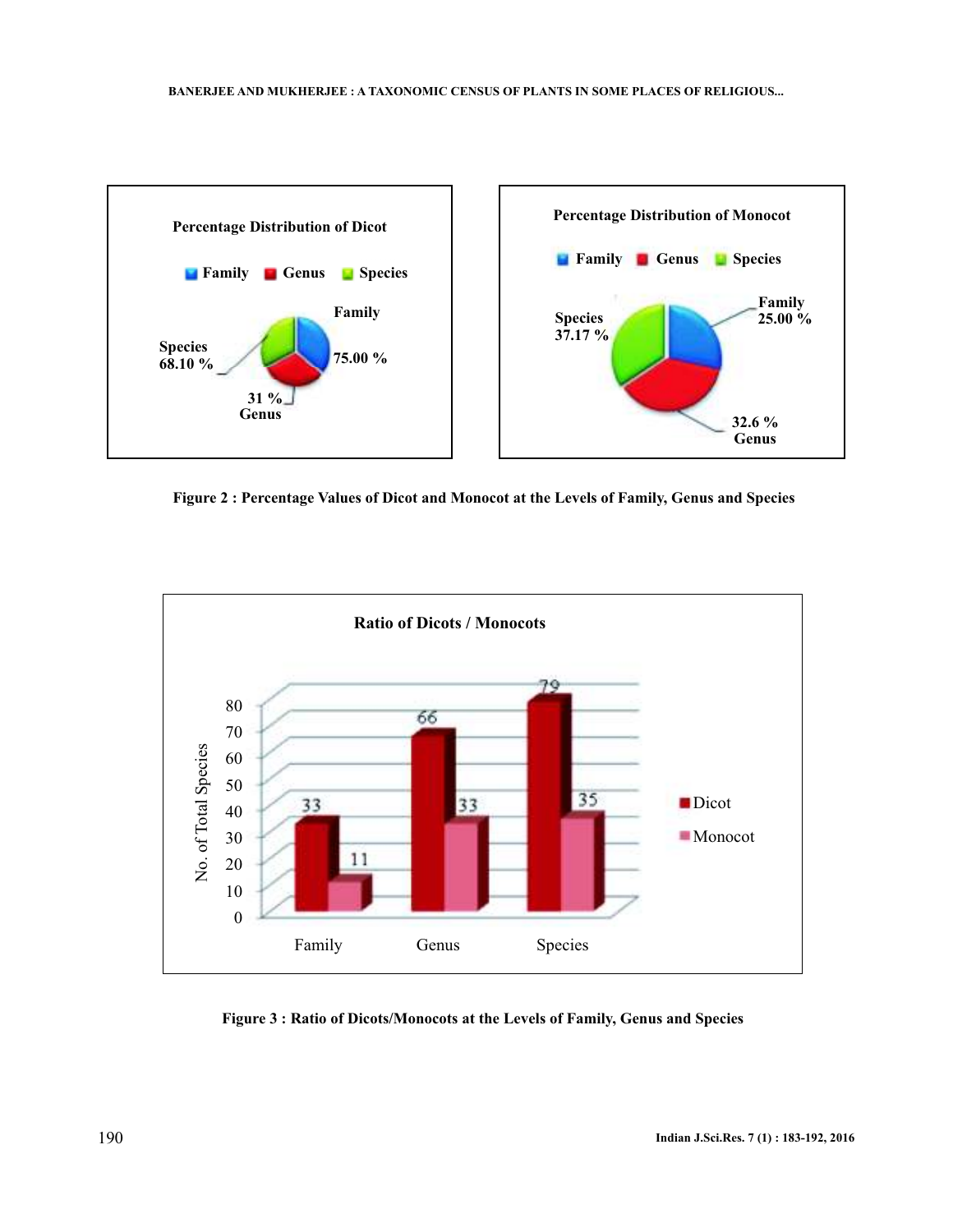

**Figure 4: Habit Analysis of the Flora**

also some horticultural species such as Citrus maxima, Clitoria ternatea, Musa paradisiaca sp. etc. Certain other species, which once upon a time were introduced and fostered as garden plants, e.g. , *Canna glauca Quisqualis* indica, Scindapsus officinalis, Ixora coccinea, etc. now grow as escape species.

### **CONCLUSION**

A close man-plant-environment relationship was found to exist in the places of religious activities studied where the environment is more comfortable than elsewhere for the greenery sustained therein. The plants so long sustained were either wilfully planted or have been naturally occurring since remote past. Many of the plants thus sustained are useful in various ways by virtue of their consumptive, ecological and aesthetic values. It is the sacredness attached by man with the vegetation that ensures its perpetual protection. Thus socio-cultural perspectives of life adhering to biodiversity can prove essential to optimize environment and improve quality of life.

## **ACKNOWLEDGEMENTS**

Authors are thankful to the authorities of Dakshineshwar, Adyapeath and Udyan Bati for their kind cooperation. Authors also express their gratitude to the Head, Department of Botany, Burdwan University for providing working facilities.

### **REFERENCES**

- Banerjee M. and Mukherjee A., 2013. Status of water quality in the proximity of Deoghar town in the Jharkhand state of India. Indian J. Sci. Res, (2):87-92. **4**
- Banerjee M. and Mukherjee A., 2014. Study of plant responses to polluted air in selected localities:1. Deoghar, Jharkhand (India) Asian Resonance, 3(4).
- Banerjee M. and Mukherjee A., 2015. floristic composition of places of religious activities. Deoghar, Jharkhand (India) Indian J. L.Sci., **5**(1): 39-47.
- Bennet S.S.R.,1987. Name Changes in Fowering Plants of India and Adjacent Regions. Triseas Publishers, Dehradun.